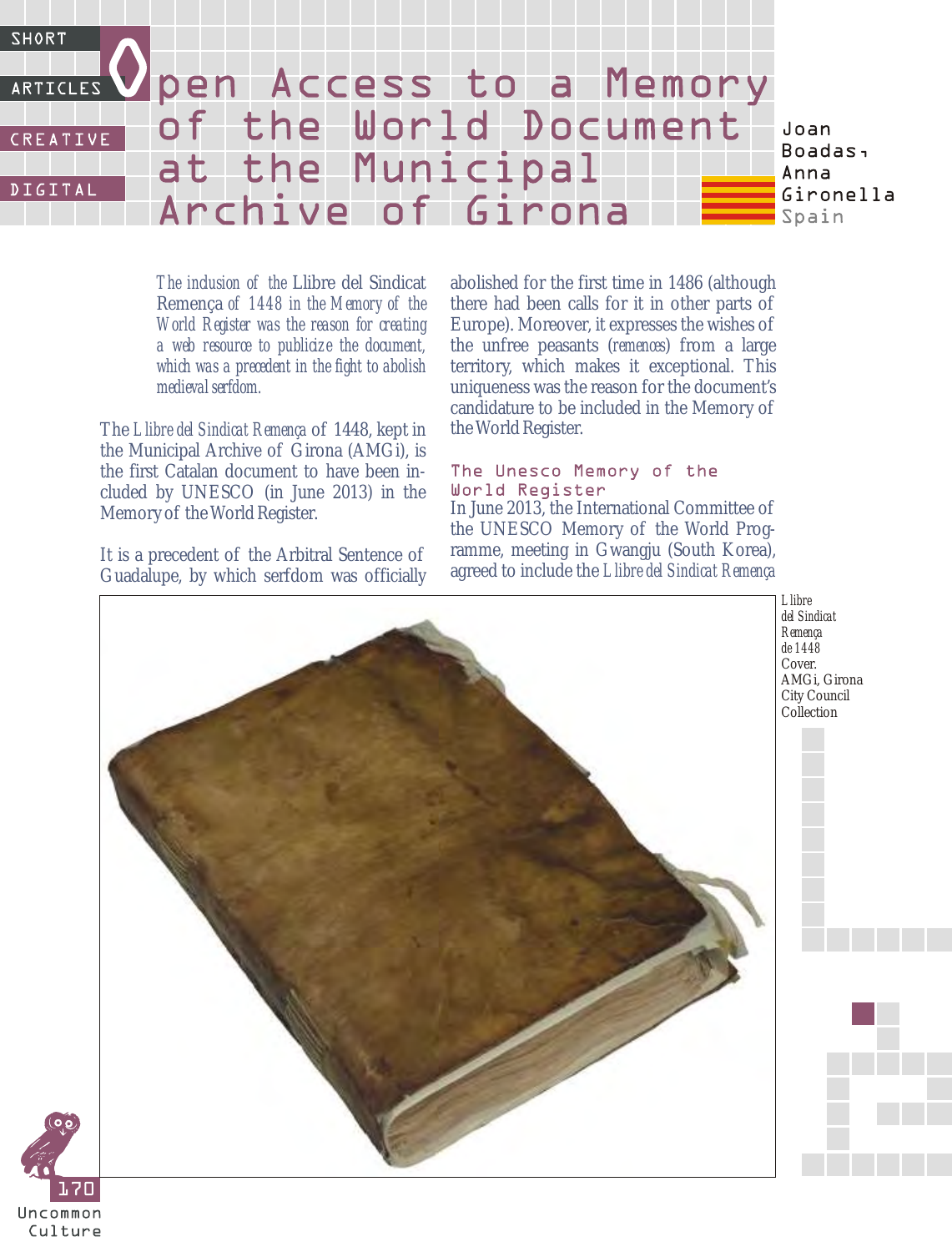Along with the explanatory panels, the exhibition displays a facsimile of the book, and by using a touch screen its digitization can be consulted. Moreover. it has a computer on which searches can be made in the indices of people and places.

millioning 21 norme illing cesony was nopy this som conversations as a se the game Dresspt que conclosum capara branch primeros capa. rue tibascan Er Bumfinula grana Bomines quos ab mino narma il Cesoc probot et pas penso ligo pibpono pintituo, pickegue Benefic Bloccas fimo @ nagempentation 2 na Deagafima oriano Ina berio tima promitara septima menfis Ombre du profession mes garoles auma hwrazy Infactoupor E + Inp fencia cream deprimatorfo forpression 29 for Connocar es congregan bomoo ensu poecalises at aphinpsosion's - 14 br appeares imp - Se cognissana mina parima whaleon to passocius

*Llibre del Sindicat Remença de 1448*, f. 1. AMGi, Girona City Council Collection

of 1448, kept in the Municipal Archive of Girona, in the Memory of the World Register.

The Memory of the World (MOW) Register is a programme created in 1992 by UNESCO aimed at the protection, preservation, access, and dissemination of documentary heritage. Its goal is to promote and preserve from collective amnesia the key documents for understanding the evolution of mankind.

The programme highlights the role of the world's documentary heritage in guaranteeing mankind's shared memory. The documents and the collections of documents included in the register are assessed from multiple angles: an evaluation is made of their importance for the world (as testimonies to fundamental historical and social events), their authenticity, their technological innovation, their artistic quality or exceptional nature. The register therefore includes all kinds of documents on all kinds of supports: texts written on parchment, paper, stones, or leaves; photographic collections; films and sound documents, and so on. They come from every continent; they are registered in every language; they are documents that make up and bear witness to the historical evolution of societies throughout the world.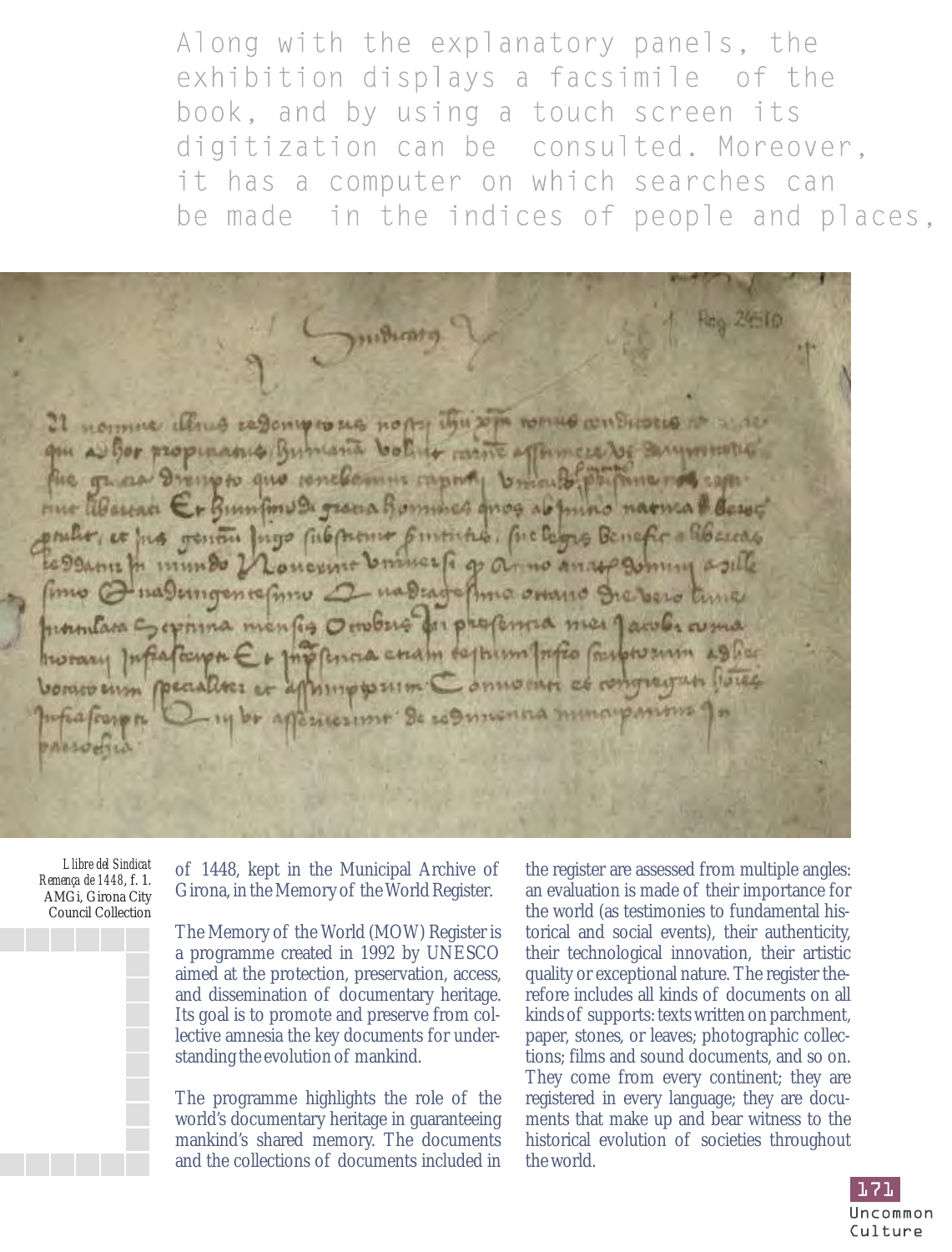| SHORT                  |  |
|------------------------|--|
| <b>ARTICLES</b>        |  |
|                        |  |
| <b>ア P F A T T U F</b> |  |

**DIGITAL** 

Throughout its 21 years of existence, this prestigious register has distinguished, for example, the manuscript of the declaration of the *Communist Manifesto*, the documents that made the adoption of the decimal metric system possible, Beethoven's *Ninth Symphony*, the first *Declaration of the Rights of Man* and of the Citizen, Bunuel's film *Los olvidados*, the *Song of the Nibelungs*, the *Diary of Anne Frank*, Tolstoy's archives, and the *Gutenberg Bible*, printed in 1456, eight years after the meetings of our remences. In 2012 there were 245 documentary items included in the *Memory of the World*. With the new inclusions of June 2013, the register exceeded 300. Included along with our *Llibre del Sindicat Remença* of 1448 were, among others, the *Susrutamhita* (*Sahottartantra*) manuscript from Nepal, a compendium of traditional medicine from Southern Asia written on palm leaves, and Buddhist texts written on precious stones from Mongolia.

The Llibre del Sindicat Remença of 1448

In 2012 the Municipal Archive of Girona, with the help and collaboration of the Friends of UNESCO in Girona (Dolors Reig) and UNESCOCAT (Miquel Essomba and Onno Sero), began working on the application to have the *Llibre del Sindicat Remença* of 1448 included in the Memory of the World Register.

The *Llibre del Sindicat Remença* is the first Catalan document to have been included in the Memory of the World Register. This fact must be used to publicize this book and the rest of the documents referring to the struggle of the Catalan *remença* peasants (serfs) and for them to be studied in depth and compared with other contemporary movements of the same kind.



Sportante automotives a control or comprovers burgent poppe Con Dione Children (Frederic upof ground - L'experiment We British Carly ME group formed holowelge by **County Indianapolis** John Charles

### Who were the remences?

In the Middle Ages, a large number of Catalan peasants were *remences* (serfs): men and women who were forced to live and work on a farm. To free themselves they had to pay a redemption, or *"remença"*, to their lord. Moreover, they were subject to other forms of servitude, known as *mals usos*.

The lord could keep part of their land if they died childless or without leaving a will (*eixorquia* and *intestia*); he could also lay claim to it if their farmhouse burnt down (*arsia*). He also had the right to receive part of the remença's assets when he got married (*ferma d'espoli forçada*) and to punish him if his wife was found guilty of adultery (*cugúcia*).

After centuries of serfdom, at times not much different from slavery, in the mid-fifteenth century the peasants began to organize and demand its abolition before the king and queen of Catalonia. Despite their hesitancy – the monarchy was afraid of confronting the great feudal lords – Alfons IV and his wife and regent Maria took the first steps in favour of the *remences*. On 1 July 1448 Alfons IV issued a provision by which the peasants' demands were legalized: he authorized the holding and the money-raising efforts of the Sindicat Remença of 1448, which led to an interlocutory sentence being issued in 1455 in which forms of servitude were suspended. However, pressure from the feudal orders (nobility, Church and urban patriciate) prevented it from being introduced.

Finally, after two revolts of the *remences* (1462 and 1482) and the Catalan Civil War (1462- 1472), on 21 April 1486, King Ferdinand II enacted the Arbitral Sentence of Guadalupe. This put an end to the *mals usos*, although it maintained the lords' rights over the farms. In

money pubminist pour face me greater would a more to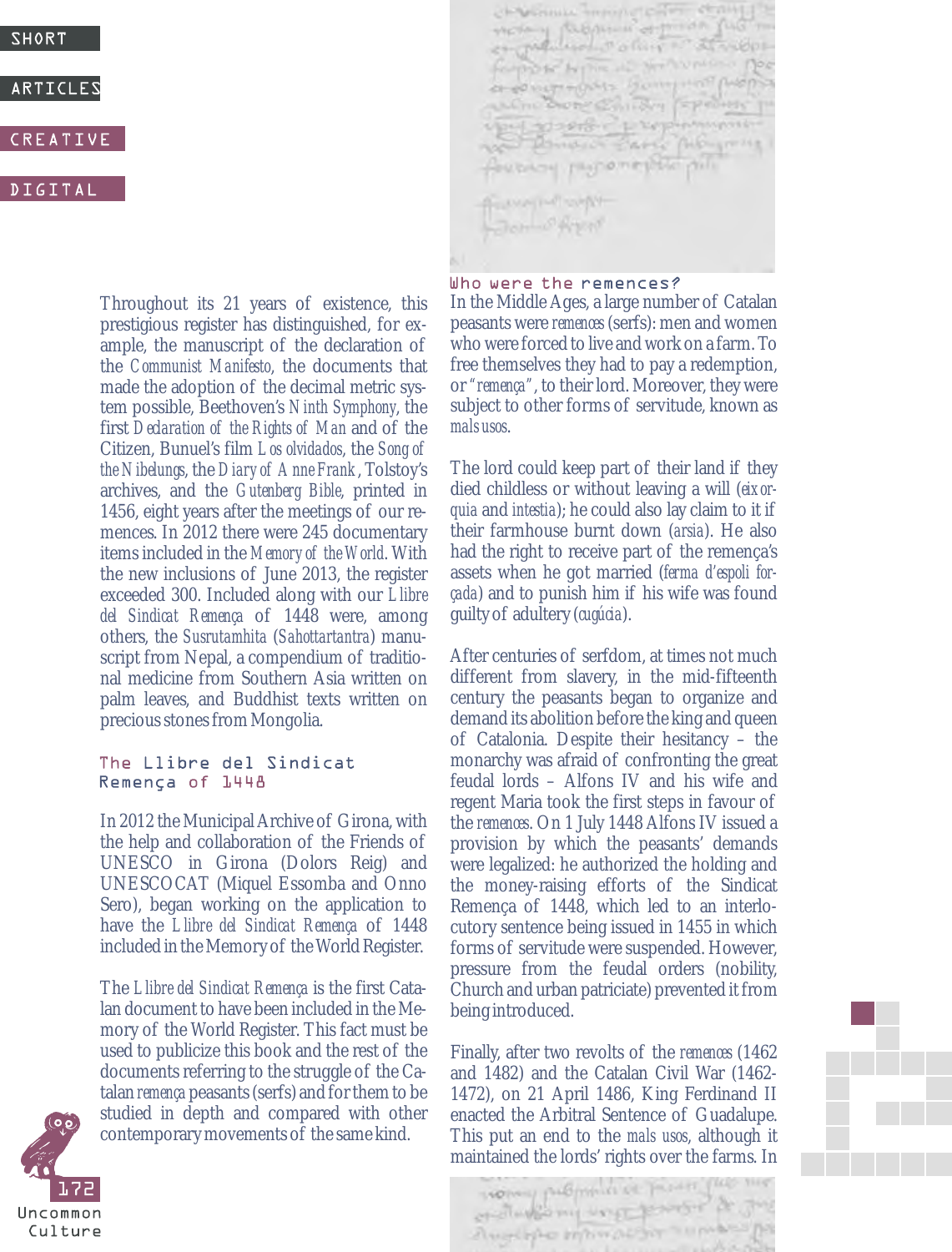

*Llibre del Sindicat Remença de 1448*, f. 78. AMGi, Girona City Council Collection return, the peasants had to pay the lords compensation and a fine for having rebelled. To make it possible for the peasants to raise the money for the compensation, the Gran Sindicat Remença of 1488-1508 was set up, studied by the historian Jaume Vicens Vives.

Demands such as those of the *remences* took place all over Europe throughout the fifteenth

century, but it was in Catalonia where serfdom was abolished officially for the first time in 1486 through the Arbitral Sentence of Guadalupe. In this respect then, the *Remences'* War was the first organized peasants' revolt that succeeded in Europe. The *Sindicat Remença* of 1448 is a precedent of it.

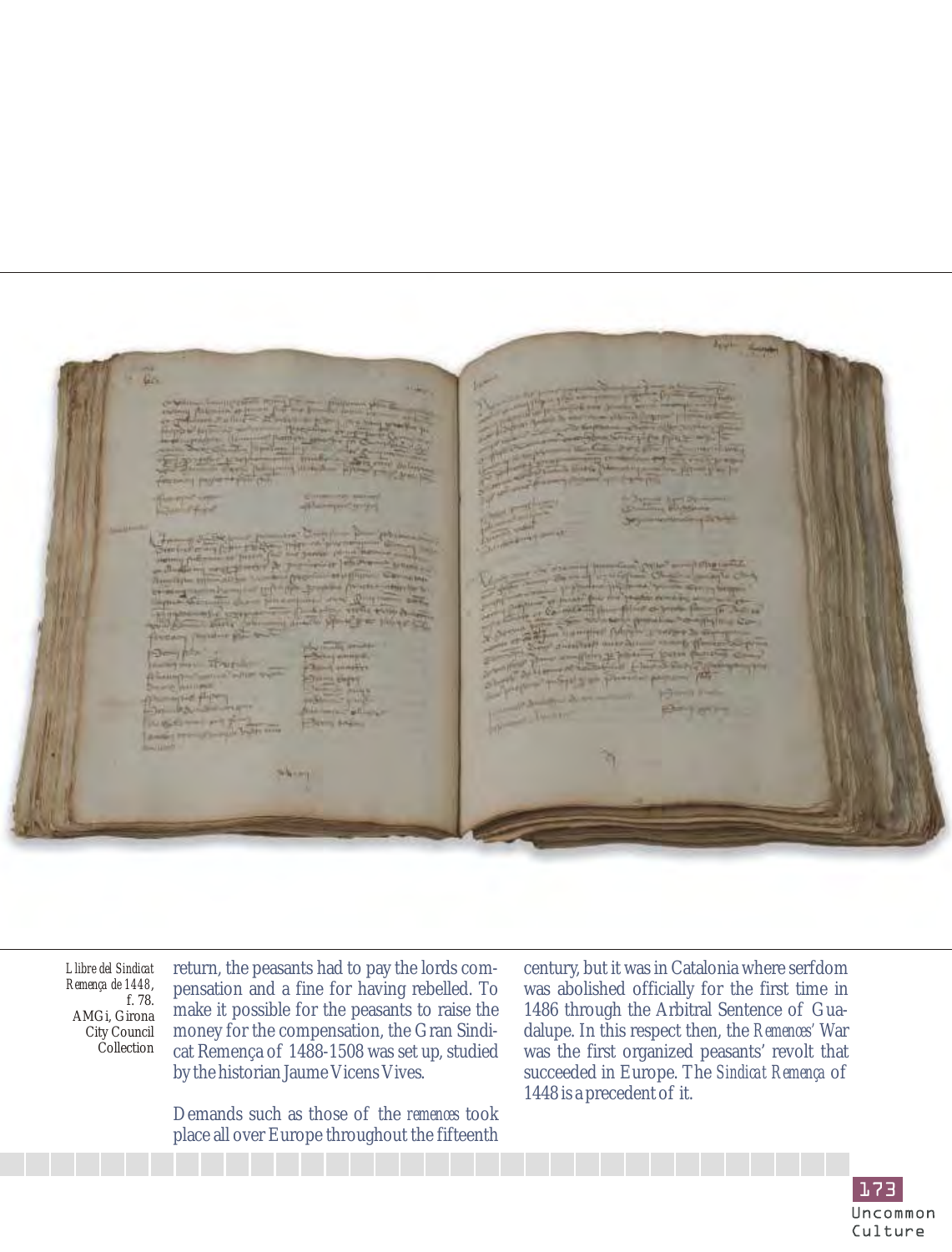**SHORT** 

**ARTICLES** 

#### CREATIVE

**DIGITAL** 

What does the Llibre del Sindicat Remença of 1448 contain?

The *Llibre del Sindicat Remença* of 1448 is a document handwritten in Latin between 1448 and 1449. It is written on paper, has parchment covers, measures 31.5 x 25 cm., and contains 237 folios. It is kept in the Municipal Archive of Girona, and is part of the Girona City Council Collection.

It includes the minutes of the 553 meetings held by the *remença* men and women, or serfs, from 912 parishes in the Catalan dioceses of Girona, Vic, Barcelona, Elna and Urgell, in order to appoint their syndics, or representatives. They had to negotiate the abolition of the *mals usos* before the king, Alfons IV the Magnanimous, and collect the money needed to pay the serfs' redemptions. The meetings were held from 13 October 1448 to 10 March 1449 and were attended by 10,425 people.

King Alfons IV had authorized these meetings on 1 July 1448, specifying however that no more than 50 men could meet at one time and that there should always be a royal official or delegate present and a notary to record the minutes in order to testify and grant legal validity to these meetings and the decisions made.

As all the meetings dealt with the same matter, on the first folios of the book there is the communal declaration to which the *remences* committed themselves. This introduction is one of the most interesting and innovative elements of the document: the reasons that moved the *remences* to meet and organize in order to achieve the abolition of serfdom are put forward in it. *"The* mals usos *are in all senses, absolutely abhorrent to the laws of nature, to the Scriptures and to the divine obligations"* [fol. 2r].



information brother mane affirm Antiferent rapid, based John ground princed group of the o ficoperant Guitaria (112 Page HERME BOOKER & OLINO A - H& DEATH ANNO As Onobore on peop wellwood chain estain para

Each minute includes the date and the place where the meeting was held, the system used to summon the men of the remença, the royal official and the notary present at the meeting and the names of the men who gathered in each parish. The meeting place was usually the parish church, but also the town square, the cemetery, the lord's castle, the *sagrera* (area of sanctuary around the church), or private houses. Normally the men were summoned by the beating of drums, the pealing of bells, the blowing of horns, and by sounding the alarm ("viafora").

The notary Jaume Coma was given the job of compiling all the minutes that were sent to him by the other scribes scattered around the territory. These notaries were accompanied by royal delegates, messengers, bailiffs or constables, with the task of drawing up the lists of the *remença* census of 1448.

As we have seen, the objectives of the 1448 syndicate were not achieved. Nevertheless, it served as a basis for the drafting of the *Gran Sindicat Remença* of 1488 (kept in the Archive of the Crown of Aragon and analysed by Jaume Vicens Vives), produced to obtain the financial compensation to be paid to the feudal lords upon the abolition of serfdom as decreed by the Arbitral Sentence of Guadalupe, and which this time did mean giving the serfs their freedom. How important is the Llibre del Sindicat Remença of 1448?

The *Sindicat Remença* of 1448 is thus the forerunner of the Arbitral Sentence of Guadalupe of 1486, by which peasant servitude was officially and legally abolished for the first time in Europe. As Professor Paul Freedman of Yale University points out, in other places such

afternewsman Comonic

Wester unt Se callmenna in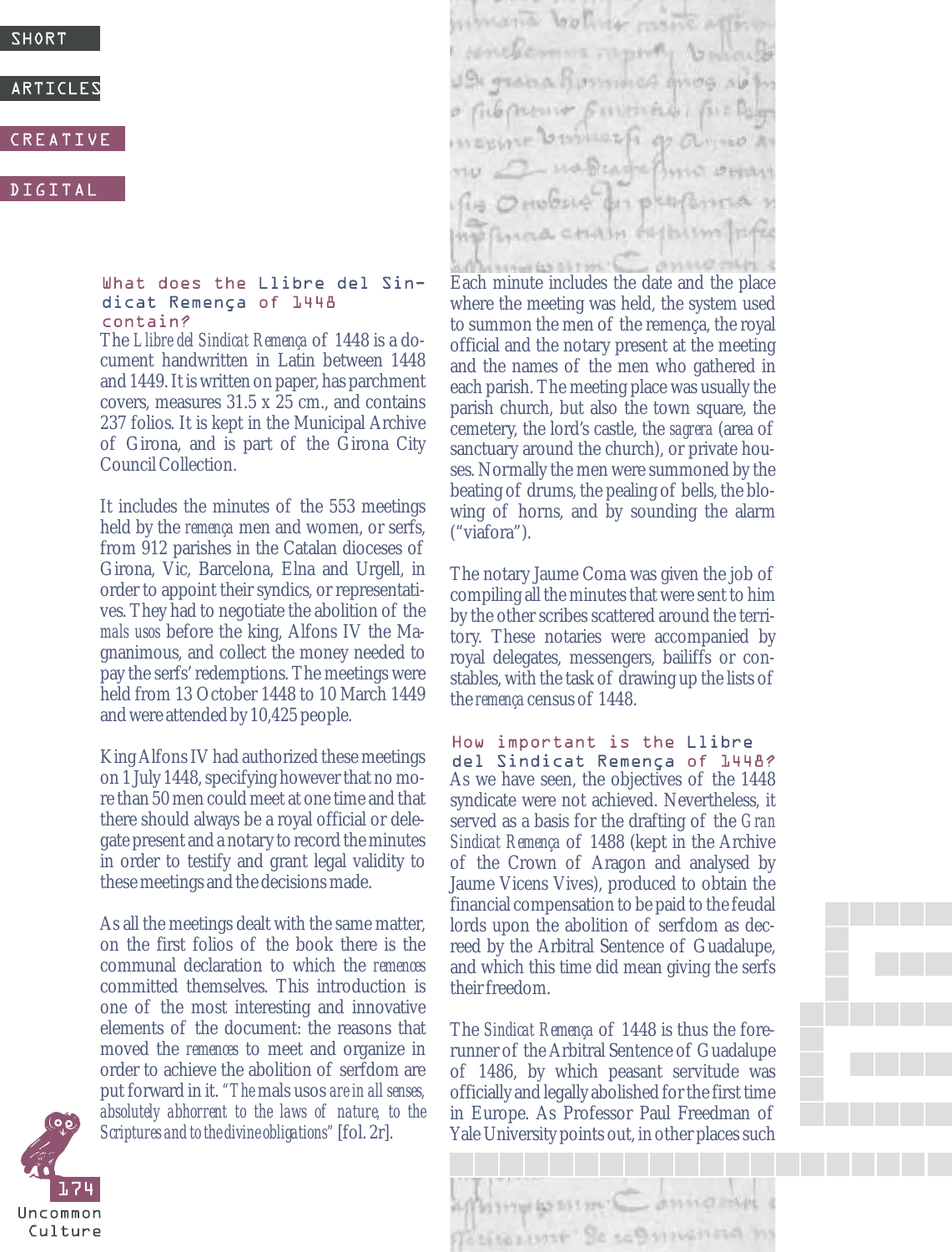as England peasant servitude gradually disappeared, but was never abolished by law.

According to Freedman, the *Sindicat Remença* of 1448 was in some ways a forerunner of today's trade unions, as associations of people from the same grouping or social status that organize to defend and stand up for their rights. It is for this reason that it may be considered an important milestone in the struggle for the achievement of human rights. Moreover, it expresses the wishes of the unfree peasants from a large territory, which makes it exceptional.

In this respect, it is one of the first examples of political recognition of an underprivileged group: it acknowledges for the first time the unfree peasants' negotiating power. The 1448 syndicate allows us to learn the names and places of origin of the ordinary people who were calling for the abolition of serfdom. It is they who some years later led the *remences* revolt, which, although it cost them dearly in terms of lives, was also a victory in the sense that it led to the abolition of serfdom.

Also innovative is the way in which the serfs formulated their demands, as they compared their view of serfdom with the view of academic jurists. The latter justified the origins of serfdom as being due to the Christians who had not collaborated with the Carolingian troops when they expelled the Muslims. On the other hand, the serfs attributed the origins of their servitude to an injustice: that of not allowing the Muslims converted to Christianity to be freed from slavery and, therefore, that of perpetuating slavery in Christians who – in their opinion – had the same right to be free.

Therefore, the *Sindicat Remença* of 1448 also represents a historic landmark in the demand for human rights: although at the time they only acknowledged the rights of all Christians, they were standing up for everybody's right to be free.

### Strategies for the dissemination and reuse of documentary heritage

The *Llibre del Sindicat Remença* of 1448, as a document kept in the Municipal Archive of Girona, is part of the city's documentary heritage. Its inclusion in the Memory of the World Register multiplied its dimension and explicitly made it part of the world's heritage. With this categorisation, the objectives of any public archive to preserve, make known, and guarantee access to the documents kept in it became more obvious.

Inclusion in the register requires paying special attention to the document, its conservation, and its dissemination. As soon as the inclusion was notified, work began on an informative dossier on the *Llibre del Sindicat Remença* of 1448 to be distributed to the press and also made available to any interested citizens, in the city of the Girona but also on a national level: it was the first document produced in Catalonia to have been included in the Memory of the World Register.

At the same time a strategy of dissemination began to be designed that was focused, above all, on the creation of a web resource – linked to the Municipal Archive of Girona's website, to allow it to be consulted and reused – and on the production of an exhibition to inform the public of the existence and importance of this document.



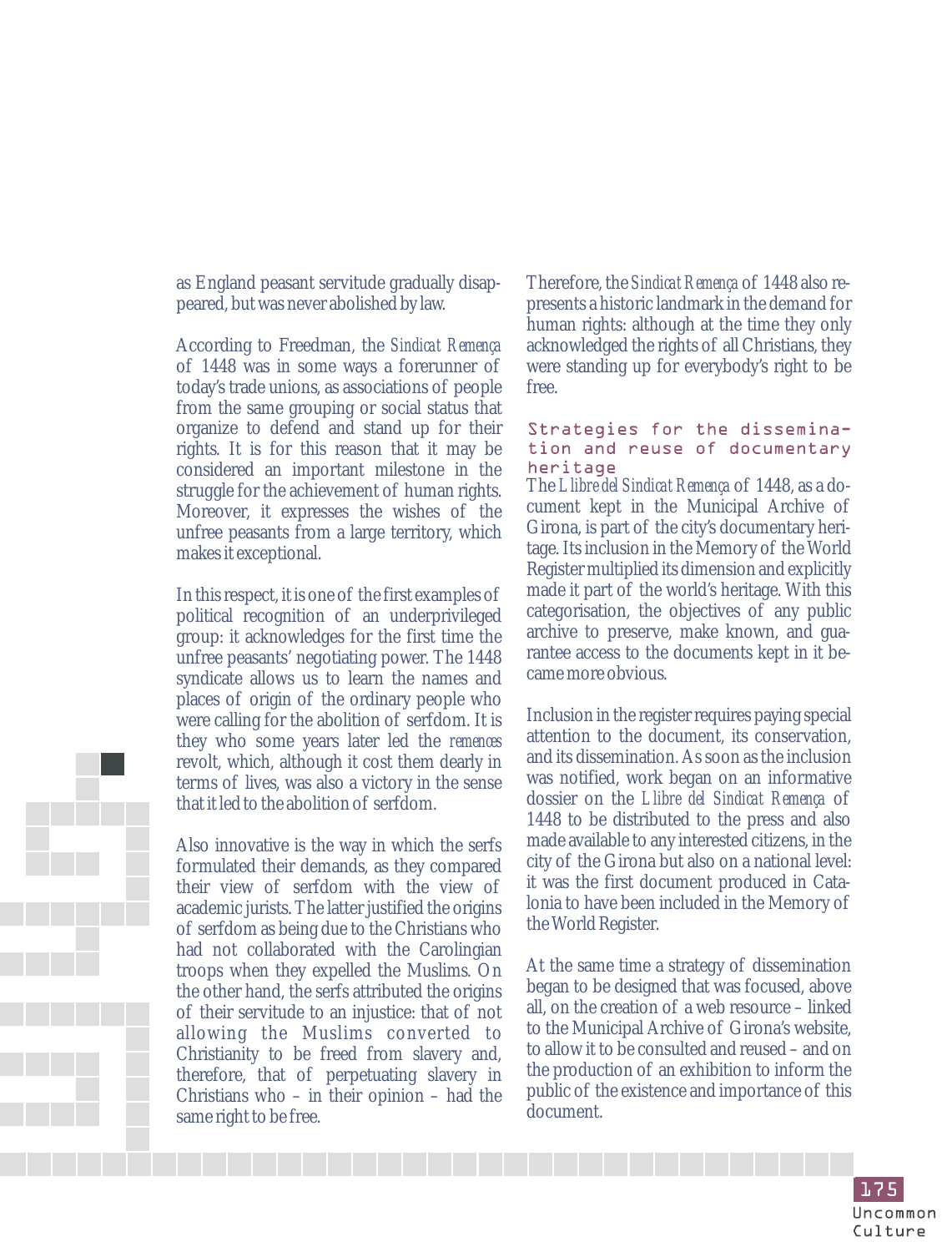**SHORT** 

**ARTICLES** 

### CREATIVE

# **DIGITAL**

Moreover, this inclusion in the UNESCO register should also be used to bring to the attention of scholars all over the world not just this book, which is the precedent, but the rest of the documentation referring to the struggle of the Catalan serfs. It may therefore be studied in depth and compared with other contemporary movements of this kind, and thus contribute, with more new data, to the study of medieval social movements and economic and political organizations.

In this respect, we felt it necessary to allow the document to be viewed and consulted online via the web. The book was fully digitized in colour by the Municipal Archive of Girona's Digitization Unit, at a resolution of 300 dpi, in uncompressed TIFF format. Consultation files were made from these in PDF, a format in which the text documents on the Municipal Archive of Girona's website are viewed. But the names of the people at the meetings recorded in the *Llibre del Sindicat Remença* of 1448 and the places where they were held have also been catalogued, transcribed, and indexed. We were thus able to present the digitization of the document and the transcription of its pages.

Consultation of the book on the web makes it possible to view the digitized pages and at the same time search for the transcriptions. As a basic platform we have used Pandora, a free text search engine and database. The search can be made via free text on the transcriptions that have been previously indexed, based on the data of the documents and on the indices of personal and place names. The result of the consultation also makes it possible to view the digitized page along with its transcription. The digitized pages are presented via an interface that simulates the two pages of the original book and makes it possible to turn the pages





The Memory of the World (MOW) Register is a programme promoted by UNESCO especially for the protection, preservation. many and diffusion of documentary heritage. Its objective is to premote and preserve from collective amnesia the most important documents in order to understand the evolution of humanizind.

The Lillie del Soulicar Remença de 1448, countryed in the Manicipal Archive of Girona is the first Catalan document to have been listed by UNESCO (June 2013) in the Mamory of the World Register



comfortably and zoom in. The transcriptions can be consulted and downloaded as PDFs.

The book can be consulted via the Municipal Archive of Girona's website document search page, but also through a specific resource about the document. In this resource, linked to the same web, more detailed information is also offered on the *remença* peasants, the content and the importance of the book and the Memory of the World Register.

Besides facilitating the online consultation of the document, an exhibition on the *Llibre del Sindicat Remença* of 1448 was put on in the city